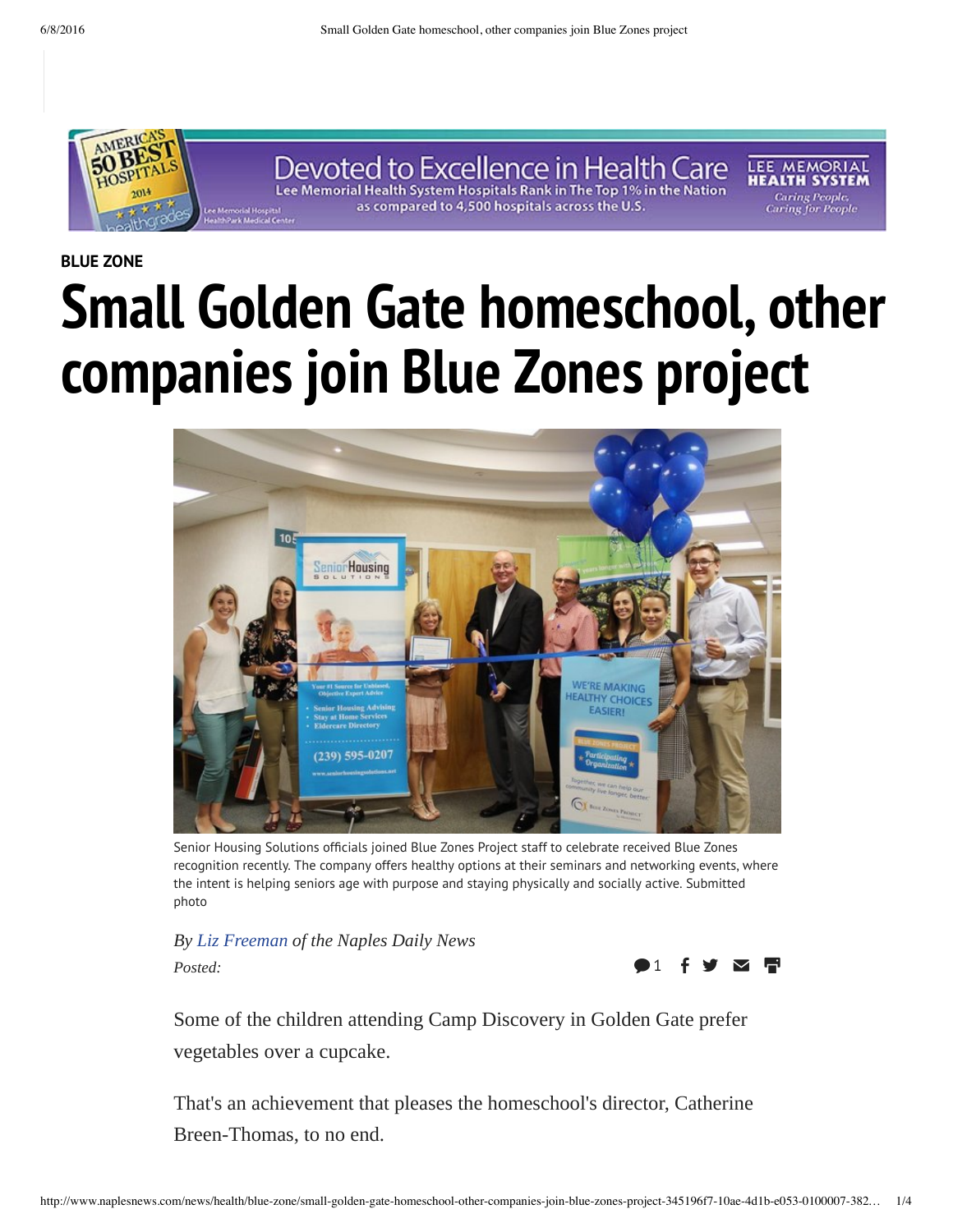The homeschool, based in a classroom at her residence with 12 children, has earned Blue Zones recognition for taking steps to promote healthier choices and habits.

"I am a big advocate for trying to fight childhood obesity," Breen-Thomas, 30, said.

The Blue Zones Project of Southwest Florida was introduced to the region in 2015 based on the world travels of Dan Buettner, who identified

### $\overline{\mathcal{Q}}$  Naples Daily Neurs PART OF THE USA TODAY NETWORK of longevity. SECTIONS  $|$  Search...  $|$   $|$   $\mathcal{A}$   $\mathcal{A}$   $\mathcal{B}$   $\mathcal{B}$   $\mathcal{B}$   $\mathcal{B}$   $\mathcal{B}$   $\mathcal{B}$   $\mathcal{B}$   $\mathcal{B}$   $\mathcal{B}$   $\mathcal{B}$   $\mathcal{B}$   $\mathcal{B}$   $\mathcal{B}$   $\mathcal{B}$   $\mathcal{B}$   $\mathcal{B}$   $\mathcal{B}$   $\mathcal{B}$   $\mathcal{B}$

The "Power Nine" principles include eating a plant-slant diet, moving naturally by walking, biking or similar activity, having a sense of purpose, limiting alcohol intake, putting family first, belonging to a social group and more.

At Camp Discovery, which opened in 2010, with Breen-Thomas and two other part-time teachers, the group was promoting healthier choices even before gaining the Blue Zones recognition in late May.

But additional steps for participating include having the children plant and care for a garden, help prepare meals that are healthier, and the families get together once a month to take walks together, she said. The educational programs promote vegetables and fruits to the children and how they are beneficial, she said.

Now some of her parents say their children are choosing vegetables over a cupcake, Breen-Thomas said.

"We always talk about the healthy options," she said, adding that they would never tell the children to shun cup cakes entirely.

Others earn Blue Zones recognition

Two more companies, Edible Arrangements and Senior Housing Solutions, have received Blue Zones recognition recently.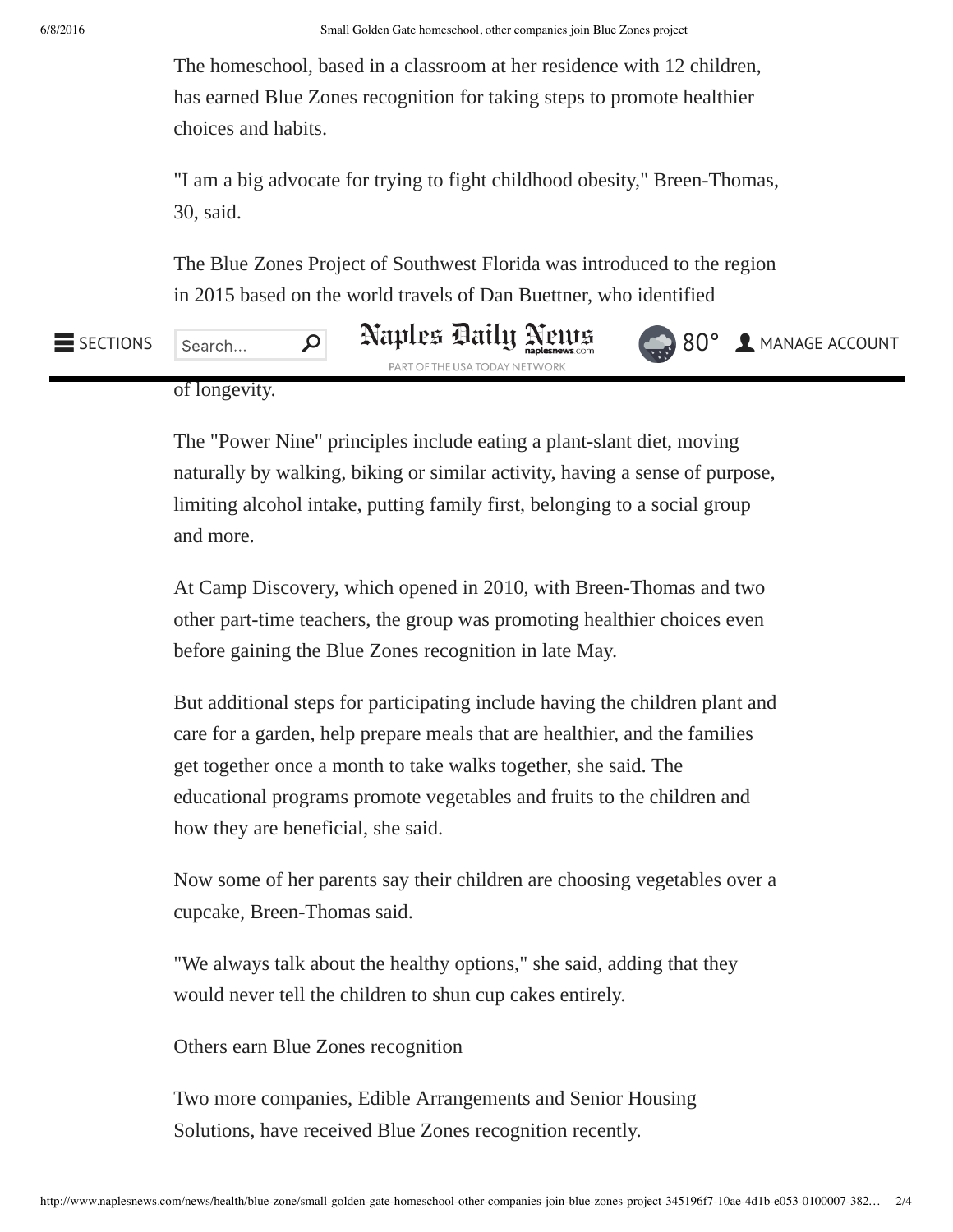Both have exhibited dedication to helping employees and residents be healthier.

"We are all about healthy snacking and gifting for everyone, everywhere, every day," Jennifer Palma, owner of Edible Arrangements, said in a press release.

Senior Housing offers healthy options at their seminars and networking events, where the intent is helping seniors age with purpose and staying physically and socially active, said Bruce Rosenblatt, owner of Senior Housing Solutions.

"The more people embrace these principles, the less likely they will need extended long-term care as they age," he said.

The NCH Healthcare System is underwriting the Blue Zones initiative in Collier and south Lee counties.

The community-wide undertaking over the next 8 to 10 years involves voluntarily implementing health-focused changes in workplaces, schools, government entities, restaurants, grocery stores and physical settings so healthier choices are easier and become a way of life.